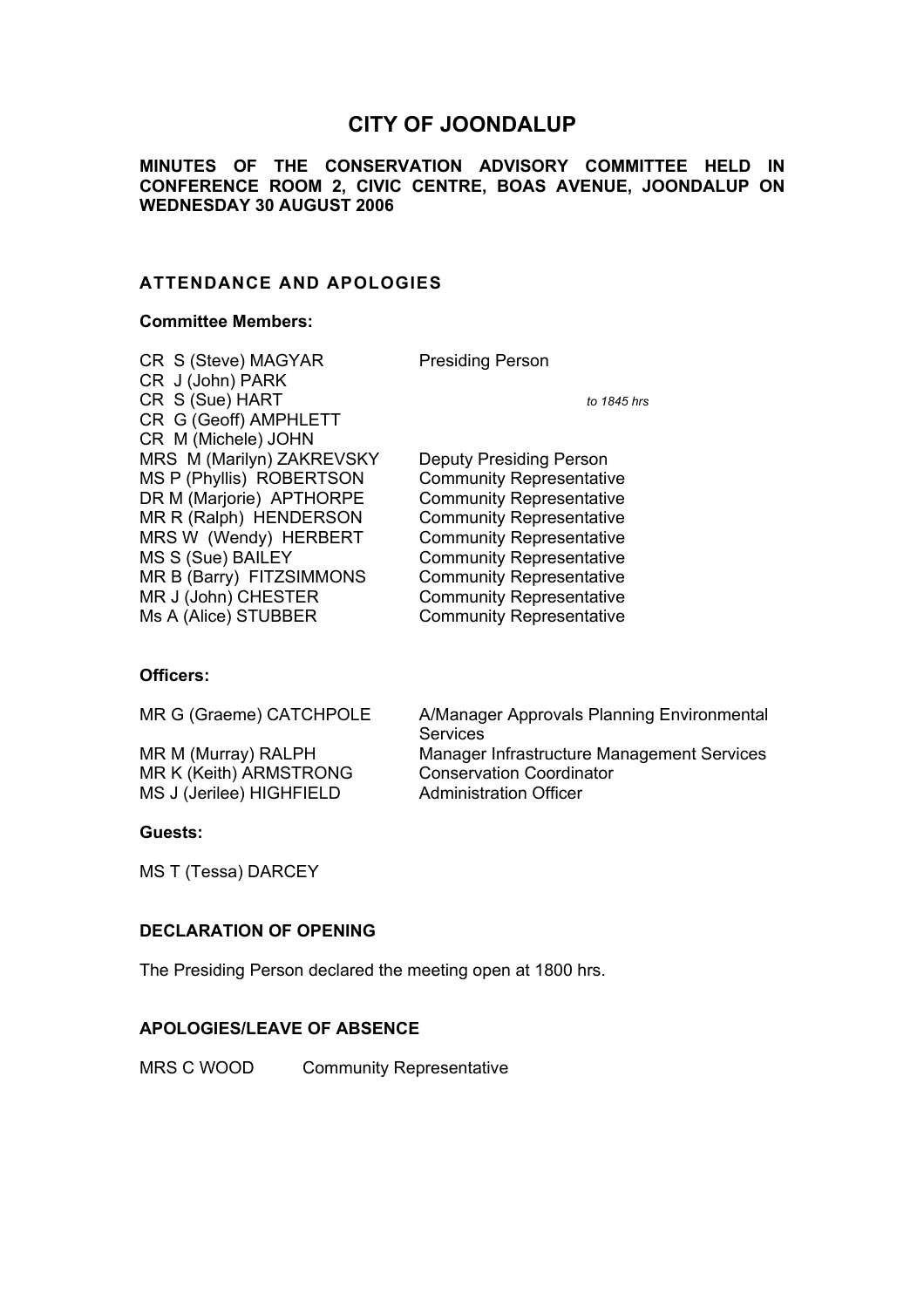# **CONFIRMATION OF MINUTES**

#### MINUTES OF THE CONSERVATION ADVISORY COMMITTEE HELD 26 JULY 2006

#### **MOVED R Henderson SECONDED M Apthorpe that the Minutes of the meeting of the Conservation Advisory Committee held on 26 July 2006 is CONFIRMED as a true and correct record.**

#### **CARRIED (14/0)**

**In favour of the Motion** Crs Magyar, John, Hart, Park, Amphlett, Mrs M Zakrevsky, Ms P Robertson, Mr B Fitzsimmons, Ms S Bailey, Mr R Henderson, Dr M Apthorpe, Mr J Chester, Mr W Herbert, Ms A Stubber

# **ANNOUNCEMENTS BY THE PRESIDING PERSON WITHOUT DISCUSSION**

Ms Alice Stubber has been endorsed by Council as a member of the Conservation Advisory Committee.

#### **DECLARATIONS OF INTERESTS**

Nil.

# **IDENTIFICATION OF MATTERS FOR WHICH THE MEETING MAY SIT BEHIND CLOSED DOORS**

Nil.

# **PETITIONS AND DEPUTATIONS**

Nil.

#### **ITEM 1 APPROVED PLANT MATERIAL LIST**

**WARD:** All

**RESPONSIBLE** Mr David Djulbic **DIRECTOR:** Infrastructure Services

# **PURPOSE**

To advise Council in relation to the list of Approved Plant Material for use on the City's verges.

#### **EXECUTIVE SUMMARY**

At the Conservation Advisory Committee held on the 26 July 2006 the Committee requested staff to table a report detailing the plant species the City approves for use by the public for road verges adjacent to their homes. This list, titled Operation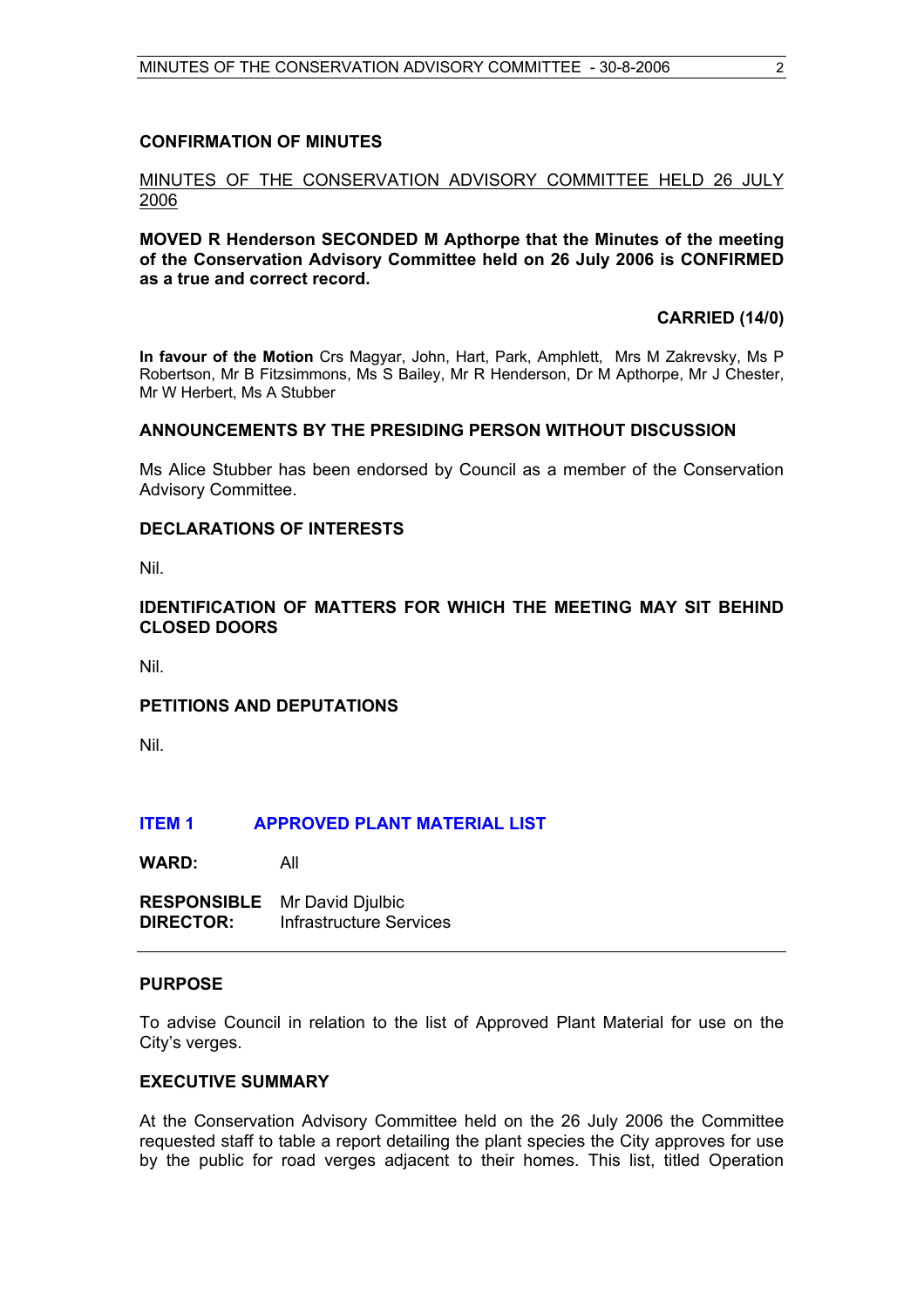Services, Information Sheet on Approved Plant Material is distributed to residents upon request. The list forms attachment 1 of this report.

# **BACKGROUND**

Since its formation the Conservation Advisory Committee has promoted the use of native plant material in landscapes within the City of Joondalup. The reason for this is twofold, firstly to enhance and produce habitat for local endemic fauna. Committee members have been aware that local endemic fauna, especially of the avian variety require local plant species to provide both nesting sites and as a food source.

The other reason for the Committees desire to have local plant species utilised in landscapes, is the fact that local plant species in general require less of the City's water resources to grow, this in turn has a positive effect on the environment, and reduces the cost of installing and maintaining irrigation systems for the City.

At the Conservation Advisory Committee held on the 26 July 2006 the Committee requested staff to table a report detailing the plant species the City approves for use by the public for road verges adjacent to their homes.

# **DETAILS**

The City has produced an information sheet that contains an extensive list of plant species that are suitable, and recommended for use on the verges adjacent to resident's homes.

The Information contains a diverse list of trees, shrubs and ground covers. It also contains advice on the eventual heights and widths of the said plants.

The plants in the list represent species from Perth, Western Australia, Eastern States and many locations throughout the world. The species have been selected because they perform well in Joondalup conditions

#### **Issues and options considered:**

Not Applicable.

#### **Link to Strategic Plan:**

Strategy 2.1.1- Maintain and protect natural assets to retain biodiversity

#### **Risk Management considerations:**

Not Applicable.

# **Financial/Budget Implications:**

Not Applicable.

#### **Policy Implications:**

Not Applicable.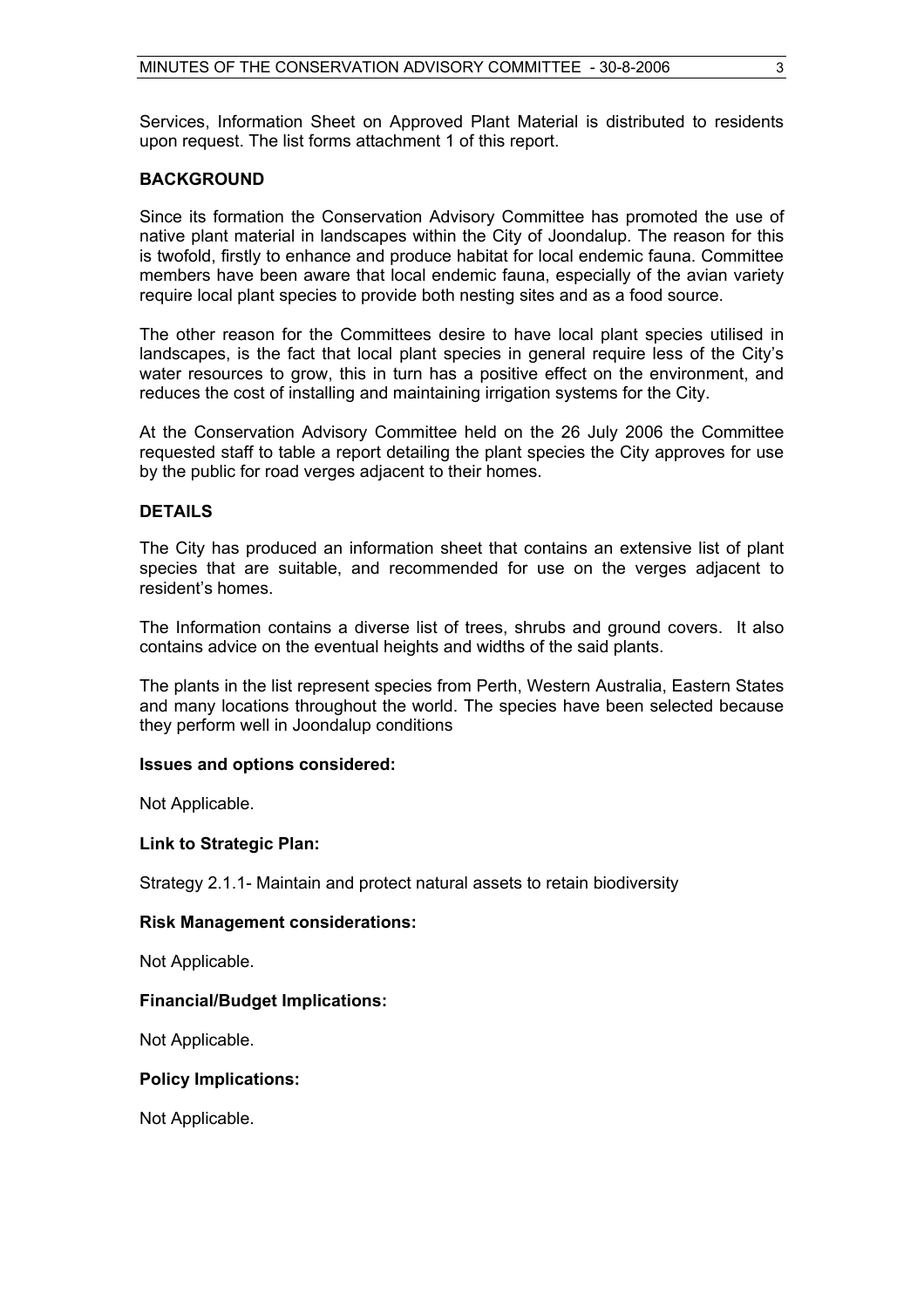# **Regional Significance:**

Not Applicable.

# **Sustainability Implications:**

Not Applicable.

# **Consultation:**

Nil.

# **COMMENT**

That this report and the associated plant list be tabled at the 30 August Meeting of the Conservation Advisory Committee.

Nil.

# **ATTACHMENTS**

Approved Plant Material Species List

# **VOTING REQUIREMENTS**

Simple Majority.

Item to be deferred to the September 2006 meeting of the Conservation Advisory Committee, which will take form of a workshop

# **MOTIONS OF WHICH PREVIOUS NOTICE HAS BEEN GIVEN**

# **NOTICE OF MOTION NO 1 – CR J PARK**

In accordance with Clause 26 of Standing Orders 2005, Cr John Park gave notice of his intention to move the following motion at the Conservation Advisory Committee meeting to be held on 30 August 2006:

*"That the Conservation Advisory Committee BY AN ABSOLUTE MAJORITY:* 

- *1 Create an ongoing native flora and fauna subcommittee with the responsibility of creating and managing a Joondalup Native Origin Flora and Fauna Registry consisting of a list of all plants and animals native to the Joondalup area;*
- *2 Recommends to the Joondalup City Council that wherever possible only plants on the Joondalup Native origin Flora and Fauna Registry be planted by the Joondalup Parks or Infrastructure Departments and;*
- *3 That the planting of flora that is not on the Joondalup Native origin Flora and Fauna Registry by the Joondalup parks or Infrastructure Departments be reviewed by the City Council via the Conservation Advisory Committee before the commencement of said planting;*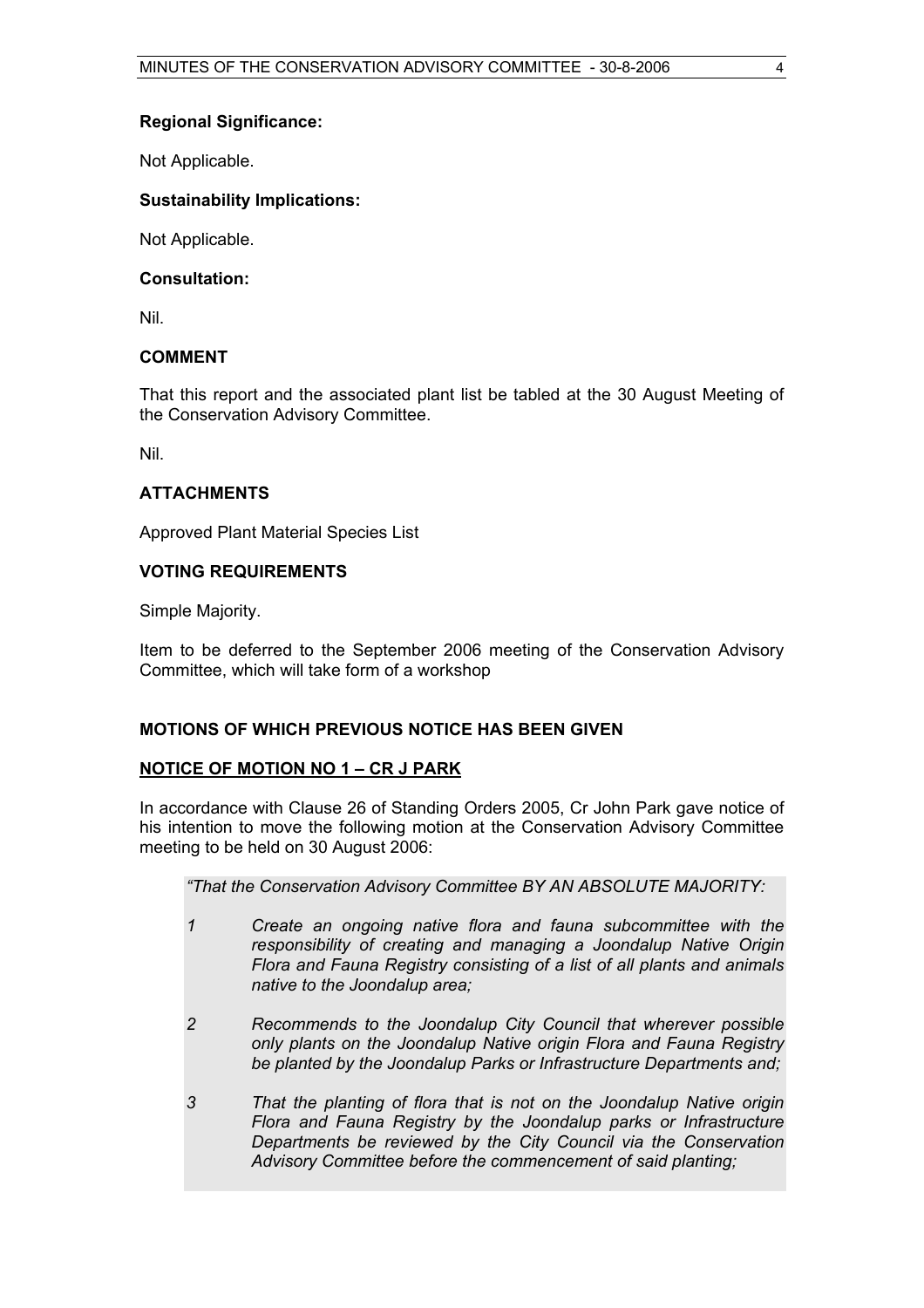- *4 That flora that is not native to Joondalup be discouraged and/ or removed from City maintained property where reasonable and where it is deemed a hazard to the biodiversity of natural flora and fauna in Joondalup as recommended by the Conservation Advisory Committee;*
- *5 That copies of the Joondalup Native Origin Flora and Fauna Registry be available on printed format and cd to the public through the public library system and on the Joondalup website for public education purposes."*

#### **Reason for Motion**

Cr Park has provided the following comment in support of his notice of motion:

"It is the responsibility of the City to ensure that the natural flora and fauna in the City of Joondalup be preserved and encouraged for the benefit of the stakeholders of the City of Joondalup. It is past time that a registry of native plants and animals is established and the preservation of natural flora and fauna be implemented. This motion will setup a standing sub-committee within the Conservation Advisory Committee that will formulate and maintain a registry of native plants and animals in Joondalup. This registry will then be used by the parks and Infrastructure Departments as a guide for plant selection when purchasing for new and/or replacement plantings. An added benefit to the community will be the availability of this information as a guide for personal property plantings and educational purposes."

#### **Officer's Comment:**

Comments in response to Items listed:

**1 Create an ongoing native flora and fauna sub-committee with the responsibility of creating and managing a Joondalup Native Origin Flora and Fauna Registry consisting of a list of all plants and animals native to the Joondalup area;**

Extensive information on this subject is available to City Staff and the general public, an example being CALMs extensive database named Florabase. This contains photographs and detailed information on most of the vascular plants found in Western Australia. A link could be put in place from the City's Website to the CALM Website. The City also has copies of the many bushland management plans that have been produced for many of the bushland reserves the City manages.

The management of all native wildlife is the responsibility of CALM (Wildlife Conservation Act 1950) and local authority input is usually restricted to managing fauna habitat.

The Conservation Advisory Committee is a committee established by the Council to make recommendations to the Council on matters within the agreed Terms of Reference. The committee has no delegated authority to make decisions.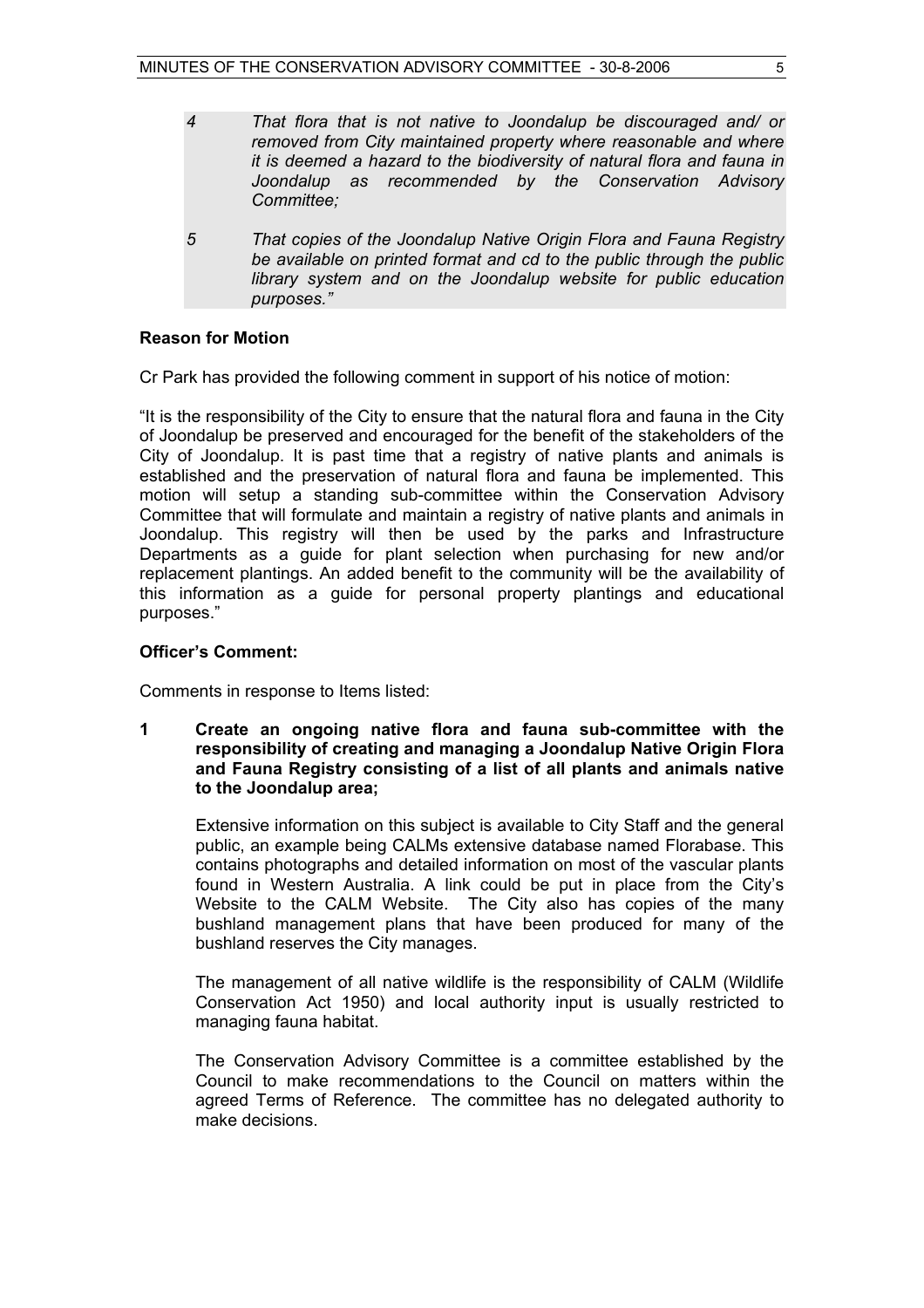The Terms of Reference allow the Conservation Advisory Committee to appoint a number of its members to work together as part of a working group on specified issues as identified by the committee. No absolute majority decision is required. In establishing such a working group, there would be no ability for it to make decisions or direct resources in any direction. The need to service the working party may impact on existing service delivery.

# **2 Recommends to the Joondalup City Council that wherever possible only plants on the Joondalup Native Origin Flora and Fauna Registry be planted by the Joondalup Parks or Infrastructure Departments;**

City of Joondalup plants predominantly Australian native plants. Planting of purely endemic species is not supported due to:

- Survival rate is low due to modified planting conditions.
- Lack of suitable local species for all landscape situations. eg street trees.
- Landscapes would all look very similar because the range of plants would be very limited.
- The public may not respond positively to a restricted list of landscape species.

 There are situations e.g. road medians on dual carriageways where endemic plant species should be utilised. The use of endemic plants in these situations would produce green corridors or linkages between natural bushland.

# **3 That the planting of flora that is not on the Joondalup Native Origin Flora and Fauna Registry by the Joondalup Parks or Infrastructure Departments be reviewed by the City Council via the Conservation Advisory Committee before the commencement of said planting;**

As highlighted in item two, the use of purely local species would not produce the landscape quality or diversity the public expect because of the limited plant range available for use in a large range of landscape situations. It is considered more appropriate that endemic [local] species be used in situations where they enhance local biodiversity, add to fauna linkages e.g. wide medians.

#### **4 That flora that is not native to Joondalup be discouraged and/or removed from city maintained property where reasonable and where it is deemed a hazard to the biodiversity of natural flora and fauna in Joondalup as recommended by the Conservation Advisory Committee;**

The removal of species that pose an environmental threat to bushland e.g. olives would be supported in situations where they grow in close proximity to bushland reserves.

A large percentage of amenity plantings in the City's parks are not endemic to Joondalup, but they also pose no risk to the biodiversity of the City, the removal of these trees would have a severe adverse effect on the amenity of these parks and the landscape of City.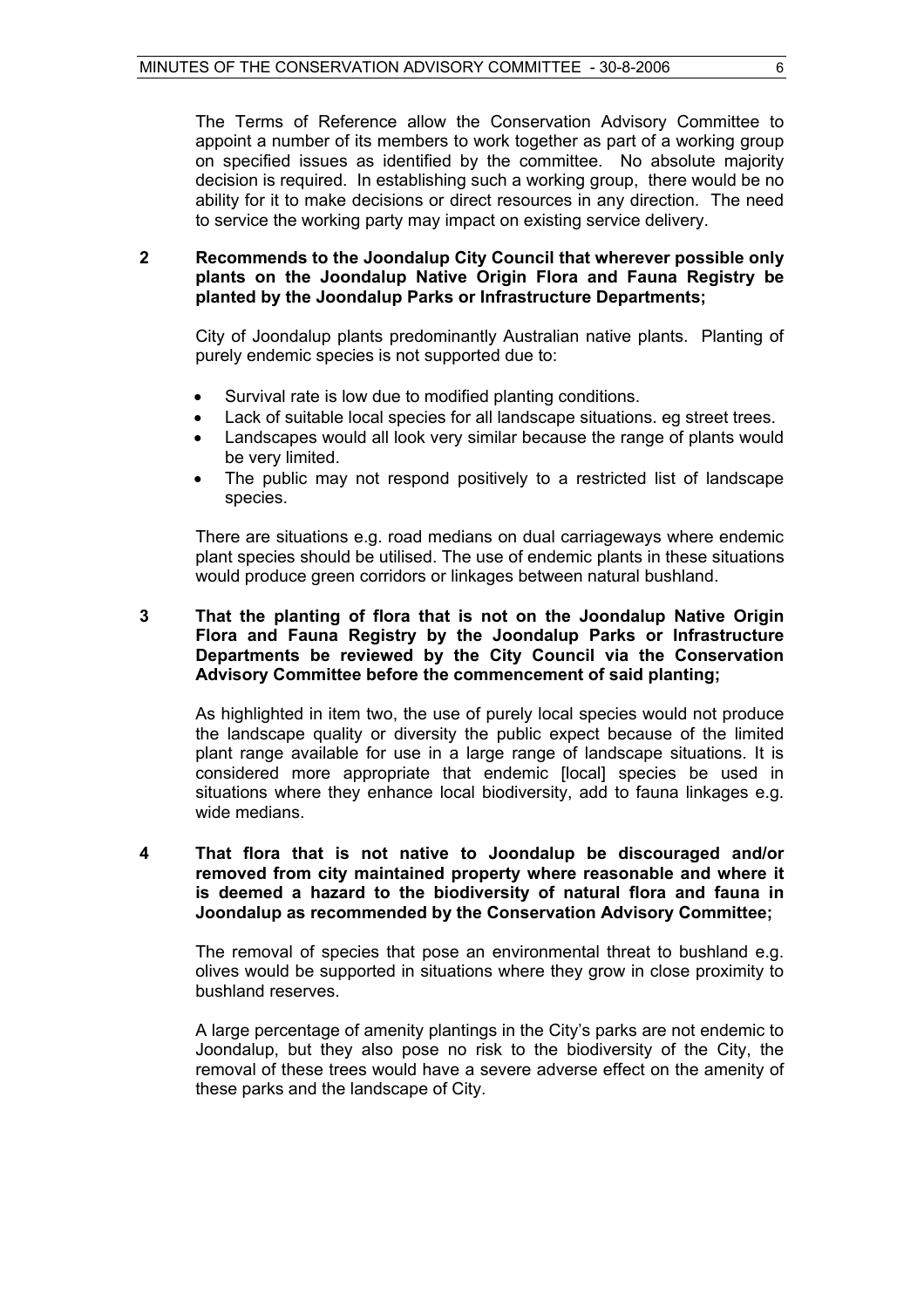Use of indigenous plants is restricted in subdivisions due to:

- Availability
- **Suitability**
- Growth Form

#### **5 That copies of the Joondalup Native Origin Flora and Fauna Registry be available on printed format and CD to the public library system and on the Joondalup website for public education purposes;**

 City staff are in the process of compiling a photographic herbarium of both endemic plant species and exotic weed species, it is proposed that this herbarium is placed on the City's web site for reference by the public.

A plant species list is available for the community that identifies native plant suitable for residential area planting. It is suggested that this list may be updated to include more endemic species and have a number of potential weed species removed from the list. This list is provided to the public upon request.

# **VOTING REQUIREMENTS**

Simple Majority

# **MOVED Cr J Park SECONDED Cr S Hart that:**

- **1 the Conservation Advisory Committee CREATES an on-going native flora and fauna subcommittee with the responsibility of creating and managing a Joondalup Native Origin Flora and Fauna Registry consisting of a list of all plants and animals native to the Joondalup area;**
- **2 the Conservation Advisory Committee RECOMMENDS to the Joondalup City Council that wherever possible only plants on the Joondalup Native Origin Flora and Fauna Registry be planted by the City of Joondalup;**
- **3 planting of flora that is not on the Joondalup Native Origin Flora and Fauna Registry by the City be reviewed by the Council via the Conservation Advisory Committee before the commencement of said planting;**
- **4 flora that is not native to Joondalup be discouraged and/ or removed from City maintained property where reasonable and where it is deemed a hazard to the biodiversity of natural flora and fauna in the City of Joondalup as recommended by the Conservation Advisory Committee;**
- **5 copies of the Joondalup Native Origin Flora and Fauna Registry be available on printed format and cd to the public through the public library system and on the City of Joondalup website for public education purposes.**

*Cr S Hart left the Room at 1845 hrs.*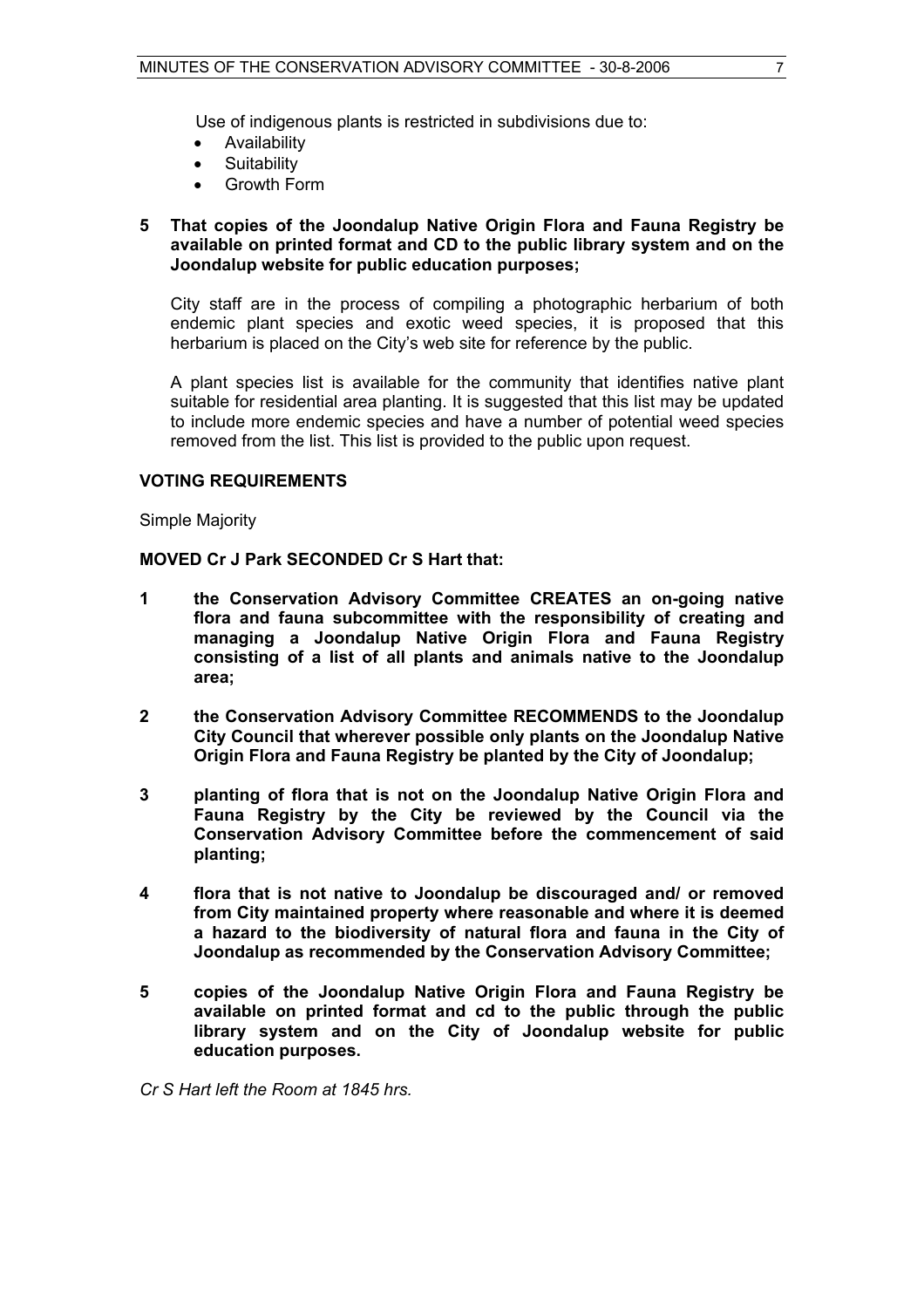**AMENDMENT MOVED Cr Magyar SECONDED B Fitzsimmons that Point 1 of the Motion be amended to read as follows:** 

**"1 the Conservation Advisory Committee CREATES an ongoing native flora and fauna subcommittee with the responsibility of creating and assisting in managing a Joondalup Native Origin Flora and Fauna Registry consisting of a list of all plants and animals native to the Joondalup area."** 

#### The Amendment was Put and **CARRIED** (13/0)

**In favour of the Amendment:** Crs Magyar, John, Park, Amphlett, Mrs M Zakrevsky, Ms P Robertson, Mr B Fitzsimmons, Ms S Bailey, Mr R Henderson, Dr M Apthorpe, Mr J Chester, Mr W Herbert and Ms A Stubber

#### **The Original Motion as amended, being:**

- **1 the Conservation Advisory Committee CREATES an on-going native flora and fauna subcommittee with the responsibility of creating and managing a Joondalup Native Origin Flora and Fauna Registry consisting of a list of all plants and animals native to the Joondalup area;**
- **2 the Conservation Advisory Committee RECOMMENDS to the Joondalup City Council that wherever possible only plants on the Joondalup Native Origin Flora and Fauna Registry be planted by the City of Joondalup;**
- **3 planting of flora that is not on the Joondalup Native Origin Flora and Fauna Registry by the City be reviewed by the Council via the Conservation Advisory Committee before the commencement of said planting;**
- **4 flora that is not native to Joondalup be discouraged and/ or removed from City maintained property where reasonable and where it is deemed a hazard to the biodiversity of natural flora and fauna in the City of Joondalup as recommended by the Conservation Advisory Committee;**
- **5 copies of the Joondalup Native Origin Flora and Fauna Registry be available on printed format and cd to the public through the public library system and on the City of Joondalup website for public education purposes.**

**MOVED Cr Amphlett SECONDED Ms A Stubber that the Items 1-5 relating to Cr J Park's Notice of Motion be DEFERRED until after the proposed CAC Strategic Planning Workshop.** 

#### **The Motion was Put and CARRIED (7/6) CARRIED** (7/6)

**In Favour of the Motion:** Cr Amphlett, Mr W Herbert, Ms S Bailey, Mr J Chester, Mr R Henderson, Ms A Stubber and Mrs M Zakrevsky **Against the Motion:** Crs John, Park, Magyar, Ms P Robertson, Mr B Fitzsimmons and Dr M Apthorpe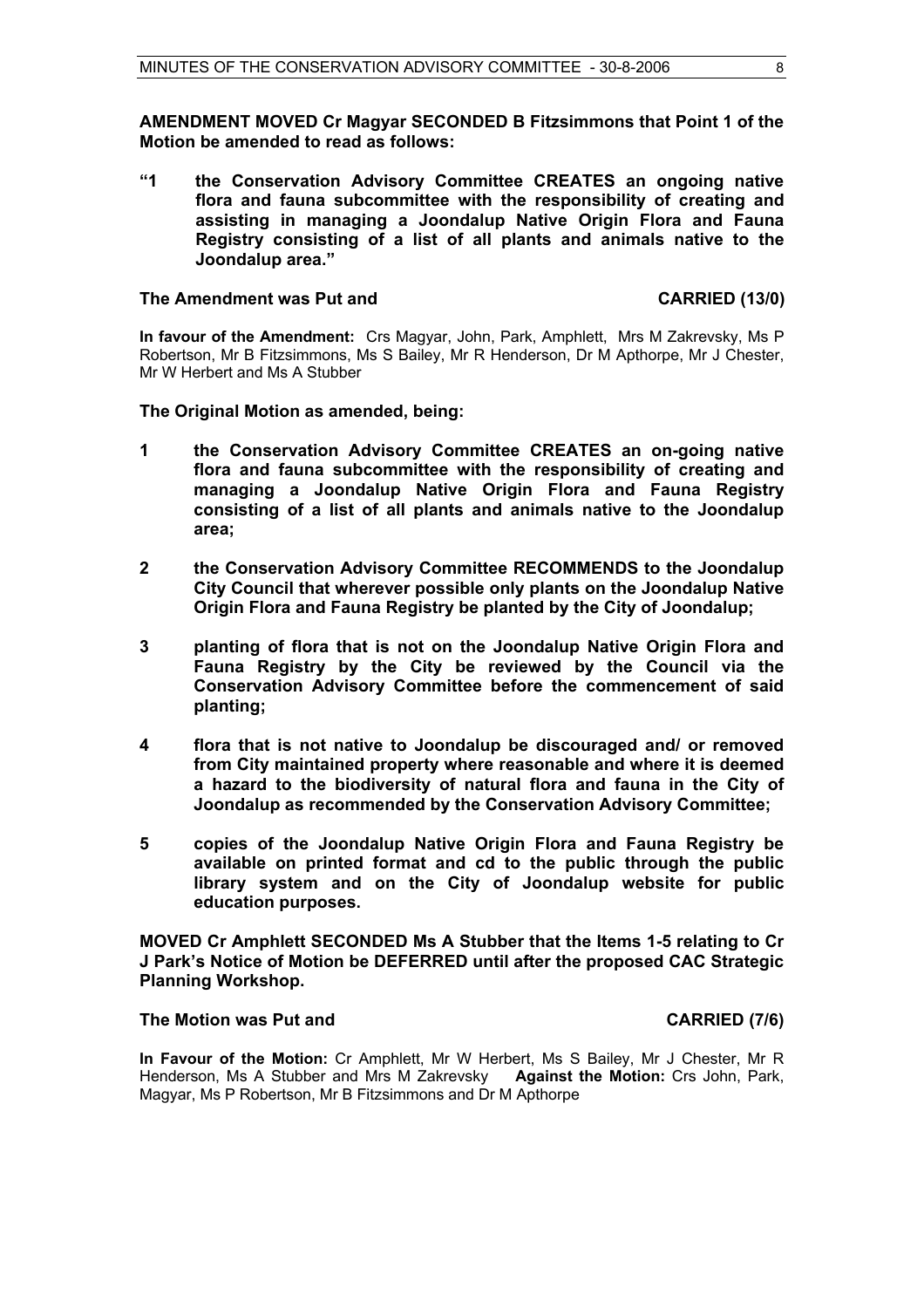# **NOTICE OF MOTION NO 2 – MRS M ZAKREVSKY**

In accordance with Clause 26 of Standing Orders Local Law 2005, Mrs Zakrevsky gave notice of her intention to move the following motion at the Conservation Advisory Committee meeting to be held on 30 August 2006:

*"That the Conservation Advisory Committee recommends that the City of Joondalup commissions a full botanical survey of the bushland adjoining the City of Joondalup Administration Centre known as "Central park'' to assess the lands potential for inclusion in Schedule 5 [Places and objects having significance for the purpose of protection of the landscape or environment] of District Planning Scheme No 2."*

# **Reason For Motion**

Mrs Zakrevsky has provided the following comment in support of her notice of motion:

"The Bushland adjoining the Administration Centre provides the City with an opportunity to create a unique city urban bushland setting unmatched in any other Australian city demonstrating a city in harmony with its environment."

# **Officers Comment**

The notice of motion requests a full botanical survey to be undertaken of the bushland that forms the eastern part of Central Park Joondalup with the intent that Central Park could be included for future protection under Schedule 5 of the District Planning Scheme No 2. Schedule 5 contains details of those places and objects within the City, which Council has classified as having significance for the purpose of protection of the landscape or environment.

As part of the WALGA hosted Perth Biodiversity Project (PBP) the bushland within Central Park was assessed against the templates designed by the PBP and now used by local authorities throughout the Perth metropolitan region. The bushland within Central Park was found to have high biodiversity value, and as such forms part of a list of 31 reserves that the Conservation Advisory Committee has recommended to be listed by the City under Schedule 5 of the District Planning Scheme No 2. Staff are now in the process of researching information for a report that will go to Council containing recommendations in regard to bushland reserves being included under Schedule 5 of the District Planning Scheme No 2.

#### **VOTING REQUIREMENTS**

Simple Majority

**MOVED Cr S Magyar SECONDED Ms S Bailey that the Conservation Advisory Committee recommends that the City of Joondalup seeks to protect the area known as Central Park– (adjacent to the administration building). The installation of fencing/gates/formal pathways to be listed for consideration in the 2006/07 half yearly budget review.** 

**The Motion was Put and CARRIED (13/0)**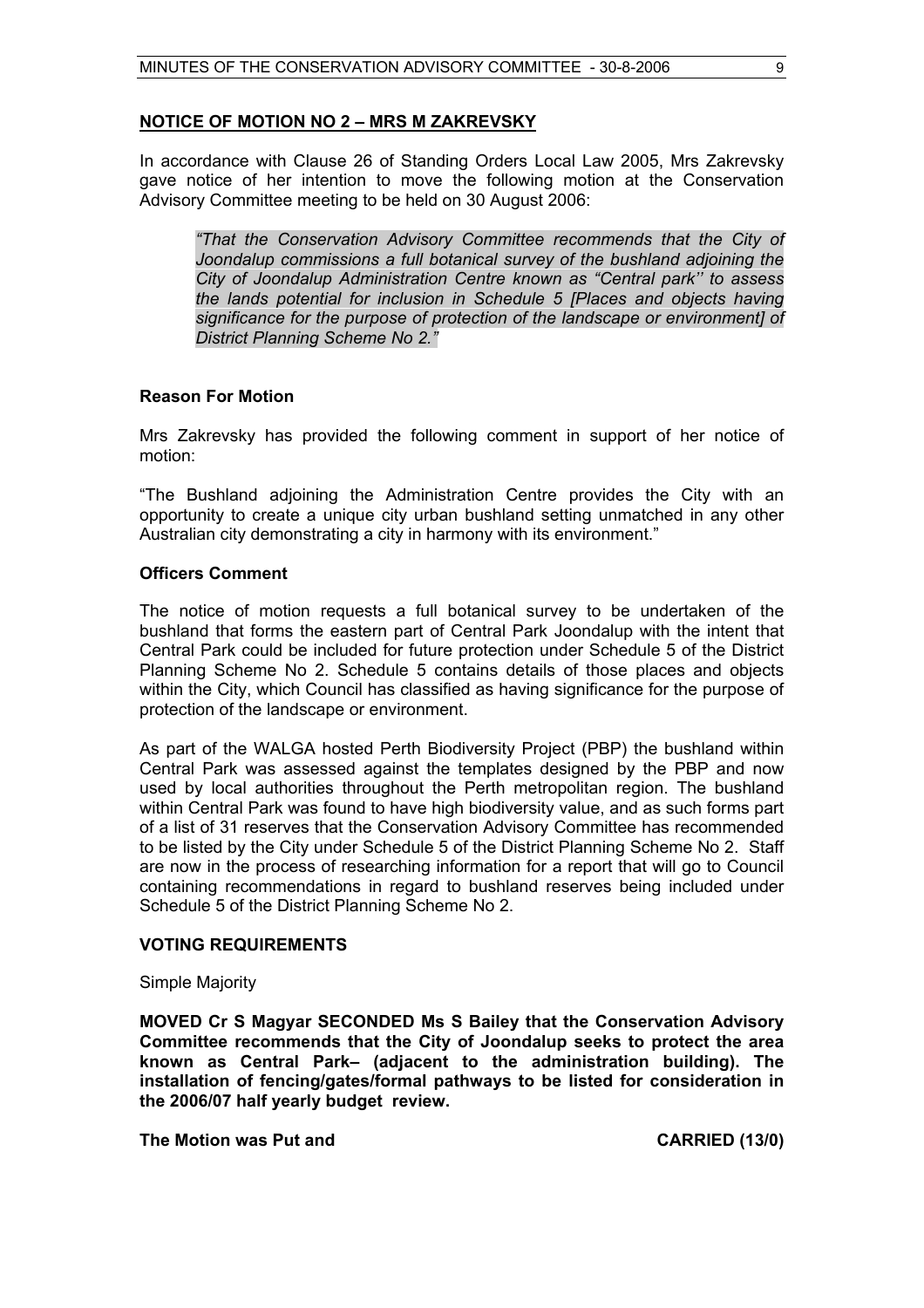**In favour of the Motion:** Crs Magyar, John, Park, Amphlett, Mrs M Zakrevsky, Ms P Robertson, Mr B Fitzsimmons, Ms S Bailey, Mr R Henderson, Dr M Apthorpe, Mr J Chester, Mr W Herbert and Ms A Stubber

# **NOTICE OF MOTION NO 3 – MRS M ZAKREVSKY**

In accordance with Clause 26 of Standing Orders Local Law 2005, Mrs Zakrevsky gave notice of her intention to move the following motion at the Conservation Advisory Committee meeting to be held on 30 August 2006:

*"The Conservation Advisory Committee recommends to the Council of the City of Joondalup that the draft agenda for briefing Sessions, 'Business outstanding from previous meetings'', action numbers 100428 and 104027, 'Proposal to protect natural areas of significance under schedule 5 of District Planning Scheme No 2 be amended to include resolution No 2 0f CJ256- 11/05:* 

*'NOTES the list of reserves, as shown on Attachment 2 to Report CJ256- 11/05, as recommended by the Conservation Advisory Committee for inclusion in Schedule 5 of the City's District Planning Scheme No 2'',* 

# **Reason For Motion**

Mrs Zakrevsky has provided the following comment in support of her notice of motion:

"Business outstanding from previous meetings should more accurately reflect what is left to be done and what has already been achieved.**"**

#### **Officers Comment**.

"Business Outstanding From Previous Meetings" is designed to act as a prompt to elicit an action or a series of actions from Council. The City is currently in the process of preparing a report regarding the reserves the CAC wished to include under Schedule 5 of the City's District Planning Scheme No 2. All previous resolutions including CJ256-11/05 will be considered in the preparation of this report.

# **VOTING REQUIREMENTS**

Simple Majority

#### **The Motion was WITHDRAWN**

#### **NOTICE OF MOTION NO 4 – MRS M ZAKREVSKY**

In accordance with Clause 26 of Standing Orders Local Law 2005, Mrs Zakrevsky has given notice of her intention to move the following motion at the Conservation Advisory Committee meeting to be held on 30 August 2006:

*"That the Conservation Advisory Committee recommends to the Council of the City of Joondalup that the Administration be instructed to inform the Conservation Advisory Committee of the reasons for the delay in implementing resolution CJ256-11/05 of the Council of the City of Joondalup."*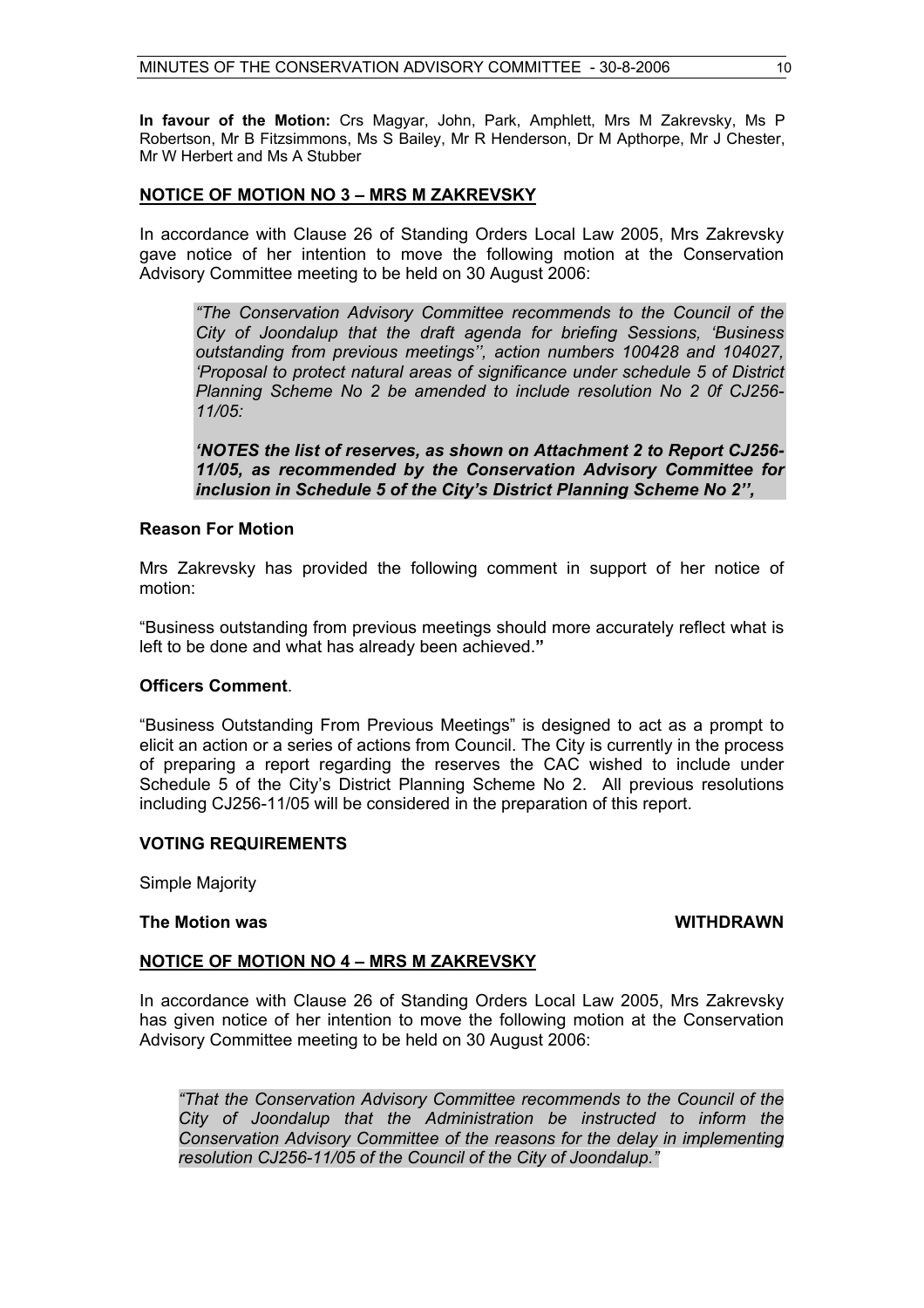# **Reason For Motion**

Mrs Zakrevsky has provided the following comment in support of her notice of motion:

"The City's Strategic Plan states under 'Values'' that the City will create trust by having an environment of openness and transparency making information accessible. By the Executive Management Team sharing with the Conservation Advisory Committee the information as to why the implementation of resolution CJ256-11/05 has been delayed, the Council will be creating trust between itself and its local community."

# **Officers Comment**.

A number of actions have been undertaken in order to progress the CAC/Council resolution, being:

- Assessment of reserve usage for active and passive purposes.
- Assessment of the extent of land reserve that is available for preservation.
- Examination of the various demands for community purpose usage for reserves, balanced with this particular request for vegetation preservation.
- Obtaining legal advice on the method for portions of reserves [i.e. the conservation areas] to be included in Schedule 5 of the District Planning Scheme No 2, which deal with reserves. It is noted that survey diagrams of the conservation areas of the reserves to be included in Schedule 5 will be required to be prepared.

A draft report, inclusive of the above matters, is currently being finalized.

# **VOTING REQUIREMENTS**

Simple Majority

# **The Motion was WITHDRAWN**

# **REQUESTS FOR REPORTS FOR FUTURE CONSIDERATION**

- 1 Mrs W Herbert to submit Coastal Development and Impact on Ocean Water Quality report.
- 2 Pest weed species within the City of Joondalup.
- 3 The Impact of Reticulation on Bushland in the City of Joondalup.